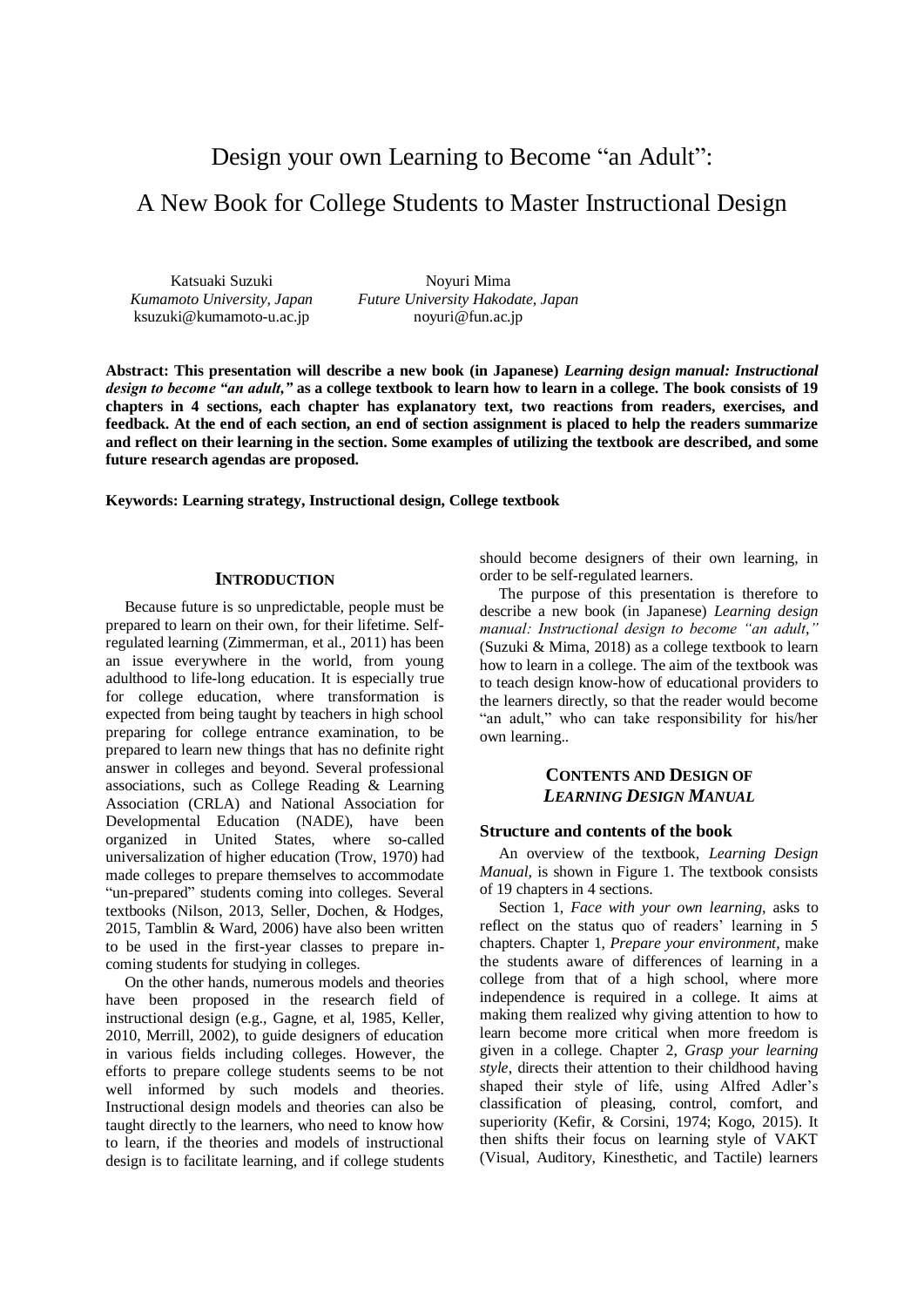(Tamblin & Ward, 2006), so that they are introduced to the notion of classifying into categories to grasp their styles for learning. Chapter 3, *Reflect your way of learning,* introduces the notion of meta-learning (Nilson, 2013) and meta-cognition (Bruer, 1993), by which the students can reflect on what they have been doing as a learner to make their learning more effective. Chapter 4, *Think of the depth of learning,* tries to take the students away from the notion of learning being equal to remembering. It points out how the knowledge has been evolved and changed, introducing William Perry's framework of cognitive development (Evans, et al, 2010, Seller, Dochen, & Hodges, 2015). The last chapter of this section, Confirm the nature of your discipline, directs the students' attention to characteristics of natural and social sciences, to make them aware that there exist various ways of learning to better fit the nature of the given discipline (Heydorn, & Jesudason, 2013).

Section 2, *Create learning context*, deals with factors for learning together. Chapter 6, *Lay groundwork for learning together*, directs the students' attention to various people in their learning environment, as well as the quality of learning experiences (Parrish & Wilson, 2008). Chapter 7, *Brainstorm and put opinions together,* and Chapter 8, *Coordinate with your peers*, deals with collaborative learning. Various techniques for learning together are introduced and welcomes the students to try some and reflect on their experiences. Special attentions are given to Alex Osborn's brainstorming (Osborn, 1963) for divergent thinking and Jiro Kawakita's KJ Method (Kawakita, 2017) as an abduction technique. Chapter 9, *Manage your time*, introduces various techniques of time management (Lipsky, 2011), which is a critical skill to become a self-regulated learner, as well as John Carroll's model of school learning (Carroll, 1963) from both tutor's and learner's viewpoints.

Chapter 10, *Become stronger for failure*, prepares the students to become ready for failure, by introducing four steps of coping for a failure (Kaiho, 2004) and be resilient in learning.

Section 3, *Device how to learn*, introduces theories and models of instructional design from learners' perspective. Chapter 11, *Enhance your motivation to learn*, introduces Keller's ARCS motivation model (Keller, 2010), comparing what can be done by tutors and by learners. Chapter 12, *Facilitate your understanding*, deals with Gagne's 9 Events of Instruction (Gagne, et al, 1985) as a guide to structure tutoring processes as well as learning processes. Chapter 13, *Make entrance and exit clear*, introduces the gap analysis by comparing status-quos (entrance) and the goal of learning (exit). Chapter 14, *Adapt for learning tasks*, deals with Gagne's 5 learning outcomes (Gagne, et al, 1985) to match learning strategies with the nature of learning tasks. Chapter 15, *Make learning more practical*, introduces M. David Merrill's First Principle of Instruction (Merrill, 2002) to help the learner look for practical values of their learning in 5 points of view.

The last section, Section 4, *Think of future learning*, assists the students to foresee their future as a learner. Chapter 16, *Imagine learning of the future,* forecasts the future including decreasing birthrate and aging population, in which new skill sets, such as 21st century skills, design thinking, STEM education, maker's learning, and project learning, will be needed. Chapter 17, *Expand your learning style*, introduces Kolb's experiential learning (Kolb, 1984), and its 4 types of learning style to be expanded to become more matured. Chapter 18, *Become a self-regulated learner*, introduces 3 types and 3 steps of selfregulated learning (Zimmerman, et al., 2011), and helps to reflect on their behavior patterns as a selfregulated learner. Chapter 19, *Create your action plan*,



Figure 1. Overview of *Learning Design Manual* (Suzuki & Mima, 2018)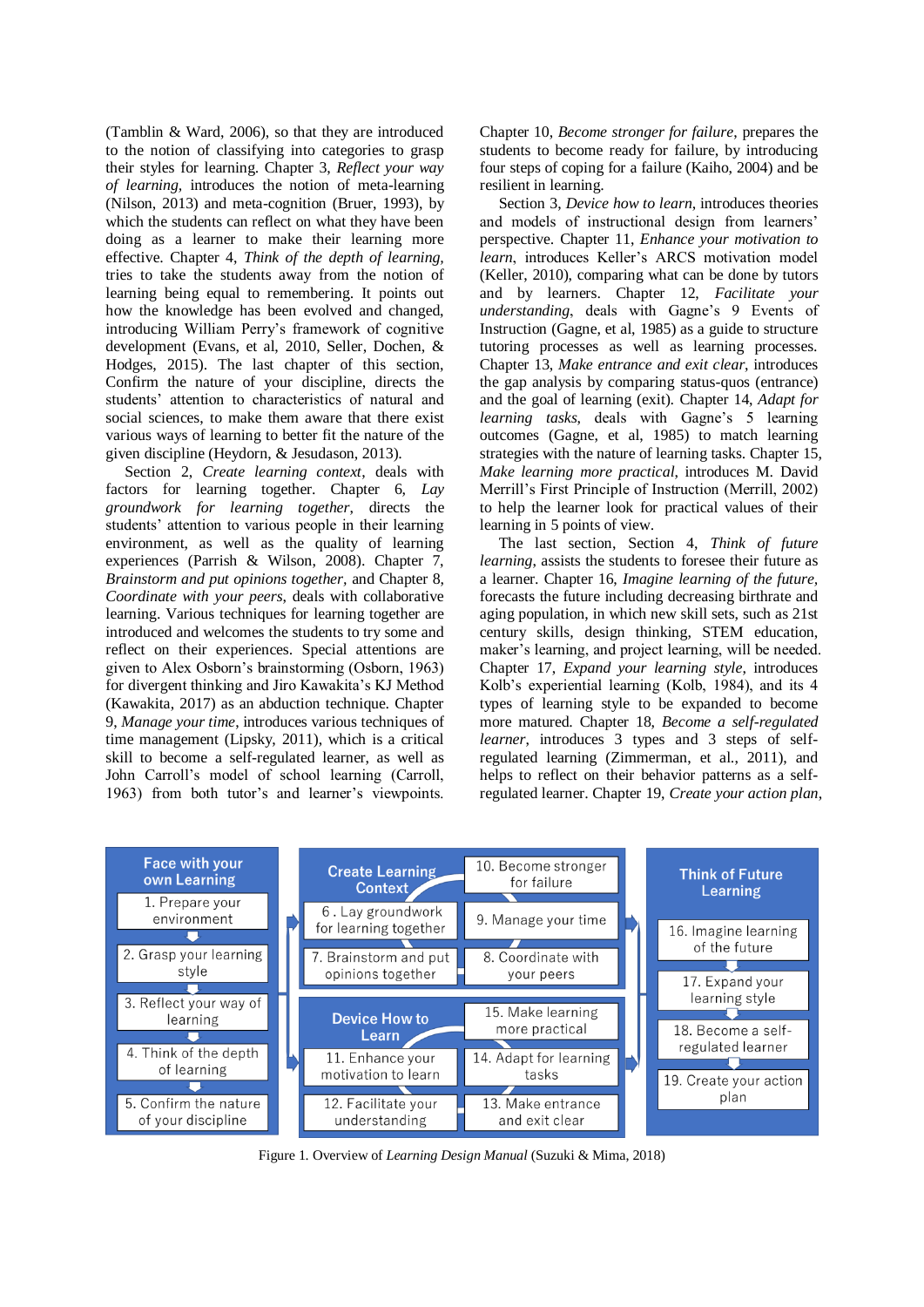explaining the importance of designing their own careers, and invites them to create an action plan for making their future a reality, as the last activity.

### **Design Elements of each chapter to help selfregulated learning**

To help self-directed learning of the textbook, each chapter has the same format of explanatory text, two reactions from readers (See Figure 2), and exercises with feedback. This structure of having reactions from readers and end-of-chapter quizzes has been adopted to other textbooks in the past (Suzuki, 2002, Suzuki, 2015). In this textbook, two imaginary readers appear at the end of explanatory text in each chapter. Ms. Sato, a first-year student in College of Arts, reacts from the standpoint of a college learner, whereas Mr. Takahashi, a third-year student in College of Informatics, reacts as a tutor reflecting his past facilitation experiences in tutorial sessions.



Figure 2. Sample Reactions from Readers

### **Assignment Tasks for Each Section**

Learning Design Manual consists of 19 chapters in 4 sections (See Figure 1). At the end of each section, assignment tasks are placed as follows, to sum up and reflect upon what is learned in the chapters within the section, before going on to the next section.

Assignment for Section 1, *Face with your own learning*, asks to describe current status of the students in 5 perspectives. (1) Characteristics of their own learning environment, (2) Characteristics of their life style and learning style, (3) Characteristics of their ways of learning (how they are leaning), Selfreflection of the depth of their learning, and (5) Selfreflection of their interest to their selected discipline. An additional task asks for a self-evaluation report in 500 words on their learning skills, from 1 to 7 in a scale of novice to professional in learning, with keywords learned in the five chapters as reasons why they think their current rank.

Assignment for Section 2, *Create learning context*, asks the students to write annotated list of at least three things of their thoughts for the following five elements: (1) Things they would like to challenge in applying assertion and active listening, (2) Themes they would like to apply techniques of brainstorming and KJ methods, (3) Self-constructed ground rules for engaging in groupwork, (4) Things they would like to do to manage their time, and (5) Things they would like to challenge to make them stronger for failure. An additional task asks for selecting one idea from the above list, actually conducting the selected item, and reporting on the results, including which context they tried, what were the outcomes of the initial trial, what they would like to improve for the next chance, and their reflection of the experience.

Assignment for Section 3, *Device how to learn*, also asks the students to write annotated list of at least three things of their thoughts for the following five elements: (1) Things they would like to challenge to enhance their motivation for learning, (2) Things they would like to try to learn more effectively, (3) Things they would like to try to make the entrance and exit of their learning clearer, (4) Things they would like to do to make their learning better adapted to the characteristics of learning tasks, and (5) Things they would like to challenge to make their learning more practical. An additional task also asks for selecting one idea from the above list, actually conducting the selected item, and reporting on the results with reflection.

Assignment for the last section, Section 4, *Think of future learning*, continues with the same format as previous sections, asking for annotated list: (1) Things they thought about possible changes in their future learning, (2) Things they would like to try to extend their learning style, (3) Things they would like to try to become a self-directed learner, and (4) Things they would like to do to think of their own careers. Two additional tasks are placed: (1) to create an action plan with things they would plan to engage in multiple time frames (e.g., one month, 1/2 year, by graduation), and (2) to write a self-evaluation report in 500 words on their learning skills, from 1 to 7 in a scale of novice to professional in learning, with keywords learned in the five chapters as reasons why they think their current rank. The last task aims to make comparison with their initial report written at the end of Section 1.

## **HOW TO USE THE BOOK**

This book was originally intended to be used as a college textbook, by having 14-15 chapters for a 14- 15 week long semester. However, it was found in